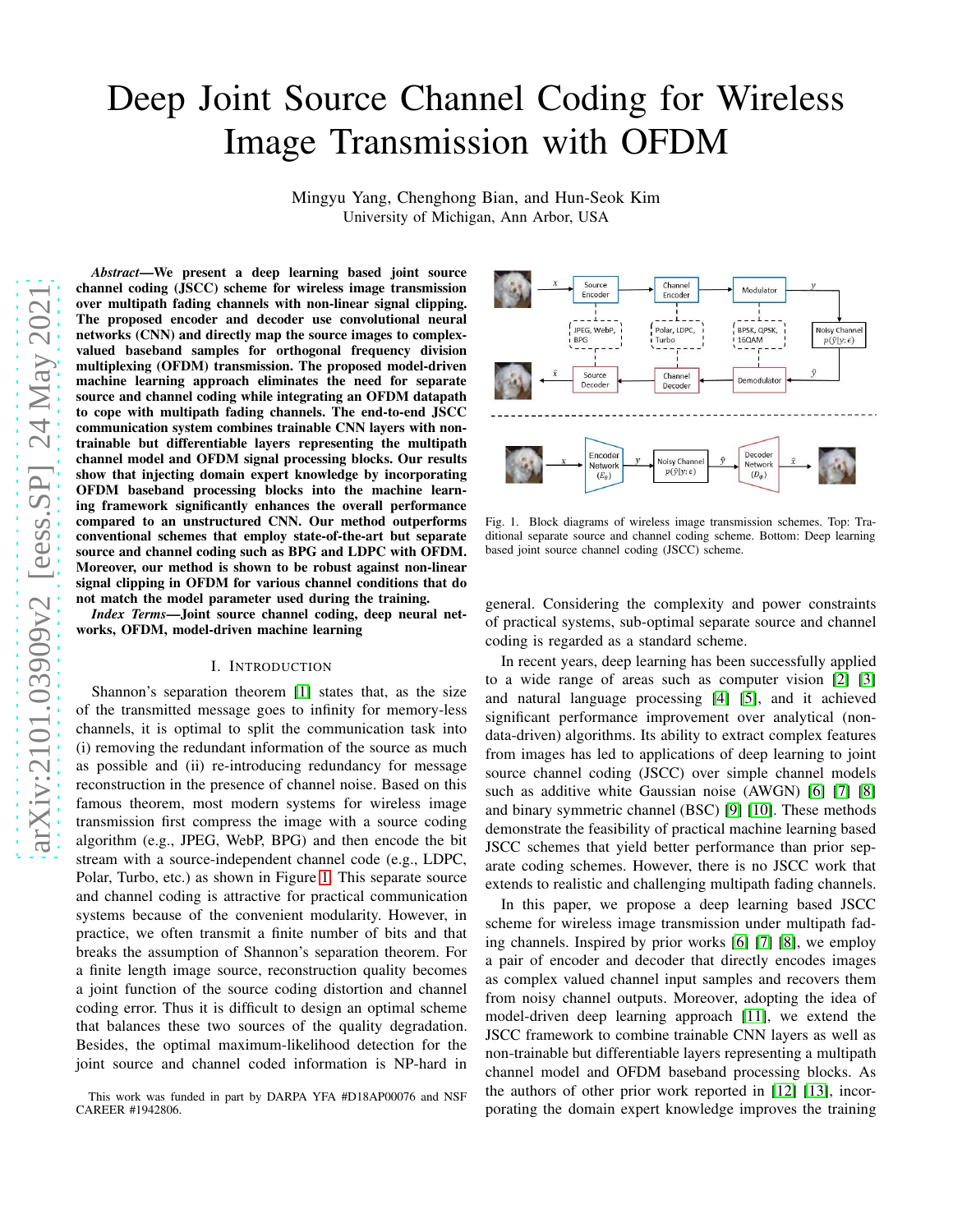

<span id="page-1-0"></span>Fig. 2. Left: Flow diagram for the proposed JSCC framework with OFDM extension. Right: Two decoder structures considered in this paper. IMPLICIT: directly concatenate everything and feed them to the decoder network. EXPLICIT: introduce explicit channel estimation and equalization methods with additional residual connections.

speed and enhances the performance over a conventional auto-encoder approach without an explicit domain-knowledgedriven structure. We show that as we impose additional domain-knowledge-driven structure such as channel estimation and equalization into the decoder, its performance further improves. In the proposed scheme, OFDM processing blocks (FFT, cyclic prefix insertion, etc.) and multpath channel model are both implemented as differentiable layers so that the endto-end framework can be trained with multipath fading as well as non-linear signal clipping at the transmitter. Our results show that the proposed JSCC method outperforms the baseline separate source and channel scheme with a state-of-the-art image compression method and error correction code applied to OFDM. Furthermore, we show that our proposed method is robust for a wide range of SNR and channel conditions that the neural network has not seen during the training process.

# II. RELATED WORK

# *A. Deep Joint Source Channel Coding*

Deep JSCC was first studied in [\[6\]](#page-5-5) where the authors incorporate both source and channel coding into an autoencoder structure, and jointly learn source compression and error correction coding through the back-propagation optimization. The proposed deep JSCC algorithm outperforms conventional separate schemes under AWGN and Rayleigh flat fading channel. It can be further extended with feedback [\[8\]](#page-5-7) or progressive transmission [\[7\]](#page-5-6). Similarly, deep JSCC on BSC and binary erasure channels have been studied in [\[9\]](#page-5-8) [\[10\]](#page-5-9). Due to their discrete nature, the authors perform the end-toend optimization in a variational manner and optimize a lower bound of mutual information between the source images and noisy channel outputs. In additional to images, JSCC has been studied for Gaussian source [\[14\]](#page-5-13) and text source [\[15\]](#page-5-14).

## *B. Model-driven Machine Learning for Communications*

Recent years, deep learning methods have been widely applied to wireless communications [\[16\]](#page-5-15) [\[17\]](#page-5-16) [\[18\]](#page-5-17). However, as discussed in [\[11\]](#page-5-10), these data-driven methods simply treat standard neural networks as a black box, which require a large amount of data and long training time. To address this issue, model-driven deep learning frameworks combine standard neural networks with analytical/mathematical models and signal processing blocks guided by the expert knowledge to shorten the training time and also to improve the performance. Combining machine learning with expert domain knowledge has shown great success in many applications such as radio transformer network (RTN) [\[12\]](#page-5-11), symbol modulation and demodulation for OFDM [\[13\]](#page-5-12), channel estimation [\[19\]](#page-5-18), and peak-to-average power Ratio (PAPR) reduction [\[20\]](#page-5-19).

#### III. PROPOSED METHOD

### *A. Deep JSCC in multipath fading channels*

The general framework for deep learning based JSCC is shown in Figure [1.](#page-0-0) In our approach, a pair of encoder  $E_{\theta}$  and decoder  $D_{\phi}$  directly map the source input x to complex-valued (modulated) baseband samples  $y$  and estimate the source signal  $\hat{x}$  from noisy multipath fading channel outputs  $\hat{y}$ . Here,  $\theta$ and  $\phi$  represent the parameters for the encoder and decoder neural networks respectively. The channel can be represented with the conditional probability  $p(\hat{y}|y; \epsilon)$  where  $\epsilon$  denotes the parameters that describe the channel statistics. The channel is defined in the continuous time domain assuming interpolation and Nyquist sampling for the channel inputs and outputs.

We parameterize the multipath fading channel using a channel transfer function;

<span id="page-1-1"></span>
$$
\hat{y} = h(y; \sigma_0^2, \dots, \sigma_{L-1}^2, \sigma^2) = h * y + w \tag{1}
$$

where  $*$  denotes the convolution operation,  $h \in \mathbb{C}^L$  denotes the sample space channel impulse response, and  $L$  is the number of multipaths.  $w \sim \mathcal{CN}(0, \sigma^2 I_k)$  represents the additive Gaussian noise. Each path experiences independent Rayleigh fading satisfying  $h_l \sim \mathcal{CN}(0, \sigma_l^2)$  for  $l = 0, 1, ..., L - 1$ . The power for each path follows an exponential decay profile  $\sigma_l^2 = \alpha_l e^{-\frac{l}{\gamma}}$  where  $\alpha_l$  is a normalization coefficient to satisfy  $\sum_{l=0}^{i} \sigma_l^2 = 1$ .  $\gamma$  is the time decay (or delay spread) constant. Note that the channel transfer function is fully differentiable given realizations of random channel parameters. It means that the gradients from the decoder can propagate back to the encoder through a particular realization of the multipath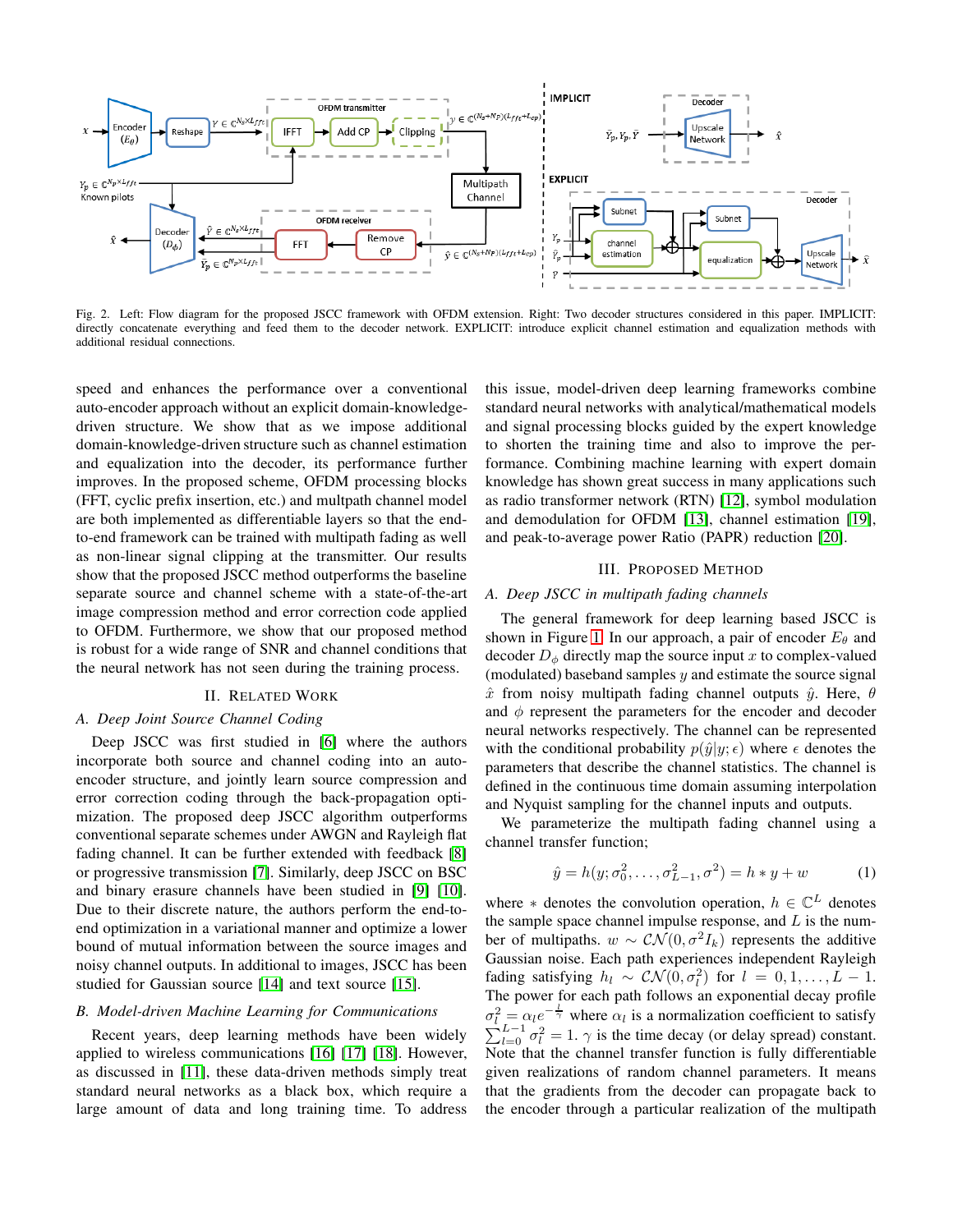fading channel when the end-to-end system is trained with gradient descent methods. For the gradient descent training of the encoder and decoder pair, we use random realizations of the channel model described in this section.

## *B. JSCC with OFDM Extension and Signal Clipping*

We extend the JSCC framework to an OFDM-based system to efficiently mitigate the multipath fading channel with simple single-tap frequency domain equalization. We assume that each source image  $x$  is transmitted in a single OFDM packet that contains  $N_p$  pilot symbols and  $N_s$  information symbols. For channel estimation, we adopt block-type pilots by sending known symbols on all subcarriers. For simplicity, we assume that the transmitter and receiver are synchronized in time (within the cyclic-prefix length  $L_{cp}$ ) without any carrier frequency offset.

The OFDM extension to the JSCC framework is shown in Figure [2.](#page-1-0) With OFDM, the encoder output becomes the frequency domain symbols  $Y \in \mathbb{C}^{N_s \times L_{fft}}$  fed into the OFDM transmitter. The pilot symbols  $Y_p \in \mathbb{C}^{N_p \times L_{fft}}$  are known to both the transmitter and receiver. Here,  $L_{fft}$  denotes the number of subcarriers in an OFDM symbol. We apply inverse discrete Fourier transform (IDFT) to each OFDM symbol and append the cyclic-prefix (CP).

One notable drawback of OFDM is the high PAPR that causes excessive power consumption at the power amplifier [\[21\]](#page-5-20). A number of solutions have been proposed to reduce the PAPR. Among them, signal clipping is one of the simplest and extensively studied methods [\[22\]](#page-5-21) [\[23\]](#page-5-22). Suppose we have the original TX sample  $y_{\text{predictip}}[n] = A[n]e^{j\phi[n]}$  where  $A[n]$ is the amplitude and  $\phi[n]$  is the phase. The clipping operation can be expressed as:

<span id="page-2-3"></span>
$$
y[n] = \begin{cases} A[n]e^{j\phi[n]} & \text{when } A[n] \le \rho\sqrt{P_s} \\ \rho\sqrt{P_s}e^{j\phi[n]} & \text{otherwise} \end{cases}
$$
 (2)

where  $\rho$  denotes the clipping ratio (CR) and  $P_s$  is the input signal power. In the proposed JSCC, this clipping operation is considered as an additional non-linear activation function as shown in Fig. [3](#page-3-0) and the gradients propagate through this clipping layer during the JSCC encoder-decoder pair training.

After clipping, the transmit signal  $y \in \mathbb{C}^{(N_s+N_p)(L_{fft}+L_{cp})}$ propagates through the multipath channel described in [\(1\)](#page-1-1). Once the receiver obtains the noisy channel output  $\hat{y}$ , it removes the CP, and applies DFT to produce the frequency domain pilots  $\hat{Y}_p$  and data symbols  $\hat{Y}$ . If there was no clipping (either deliberate or amplifier-inherent), the following holds for pilot and information symbols:

<span id="page-2-0"></span>
$$
\hat{Y}_p[i, k] = H[k]Y_p[i, k] + W[i, k]
$$
\n(3)

<span id="page-2-1"></span>
$$
\hat{Y}[j,k] = H[k]Y[j,k] + V[j,k] \tag{4}
$$

where  $H$  denotes the channel frequency response for the  $k_{th}$ subcarrier, and both  $W$  and  $V$  denote noise samples. The decoder is trained to estimate transmitted source  $\hat{x}$  given  $Y_p$ ,

 $\hat{Y}_p$  and  $\hat{Y}$ . The loss function of this learning problem can then be expressed as:

<span id="page-2-2"></span>
$$
L(\theta, \phi) = \mathbb{E}_{p(x, \hat{Y}, \hat{Y}_p)}[d(D_{\phi}(E_{\theta}(x), \hat{Y}, \hat{Y}_p), x)] \tag{5}
$$

where  $\mathbb{E}_p$  | is the expected value over distribution p, and d denotes the distortion calculated by x and  $\hat{x}$ (=  $D_{\phi}(E_{\theta}(x), \hat{Y}, \hat{Y}_p)$ . The goal is to find  $\theta^*$  and  $\phi^*$  that minimize the loss function  $L(\theta, \phi)$ .

It must be noted that including OFDM signal processing into the proposed JSSC framework is possible because IDFT/DFT and CP removal/insertion can be treated as linear layers in the neural network with fixed parameters. During back-propagation, gradients can pass through these (I)DFT/CP linear layers. Similarly, the proposed JSSC framework learns the encoder and decoder networks in the presence of signal clipping at the transmitter which is similar to a clipped ReLu activation function.

### *C. Decoder Design with Domain Knowledge*

To estimate the source information, one possible approach is to concatenate  $\hat{Y}$ ,  $Y_p$  and  $\hat{Y}_p$  to directly feed them into a deep ('upscale') neural network. This is illustrated in Figure [2](#page-1-0) as the *IMPLICIT* method. This approach relies on the deep neural network to learn the underlying relationships in [\(3\)](#page-2-0) and [\(4\)](#page-2-1) to perform the (sub)optimal estimation of the source. We name this method *IMPLICIT* because it implicitly learns traditional channel estimation and equalization processes in the decoder network. However, this method treats the entire decoder as a blockbox, and hence it faces the problems of slow convergence and sub-optimal performance as argued in [\[11\]](#page-5-10). As an alternative solution, we propose a decoder structure shown in Figure [2](#page-1-0) bottom right where explicit signal processing kernels such as channel estimation and equalization are included as preprocessing steps in front of the neural network based decoder. Due to the signal clipping and other non-linear activations in the transmitter, the manually-designed channel estimation and equalization methods may not be optimal. Thus, we further introduce two residual connections with light-weight neural networks ('subnets') so that they can learn and compensate residual errors in the channel estimation and equalization. We name this method *EXPLICIT*. For simplicity, we use the perchannel MMSE channel estimation method [\[13\]](#page-5-12) which does not need second order statistics of the channel and matrix inversion. For equalization, we adopt a conventional MMSE equalizer.

#### IV. TRAINING AND EVALUATION

We test our proposed method using CIFAR-10 and CelebA datasets. The CIFAR-10 dataset contains  $60,000$  32 $\times$ 32-pixel images whereas CelebA contains more than 200,000 celebrity images. We scaled and cropped CelebA images to  $64\times64$ pixels. For testing, we take 10,000 images from each test dataset (unused for training) and transmit each image 5 times through different random realizations of the multipath channel. We use both PSNR and SSIM to evaluate the reconstruction quality. We test our JSCC method on CIFAR-10 using the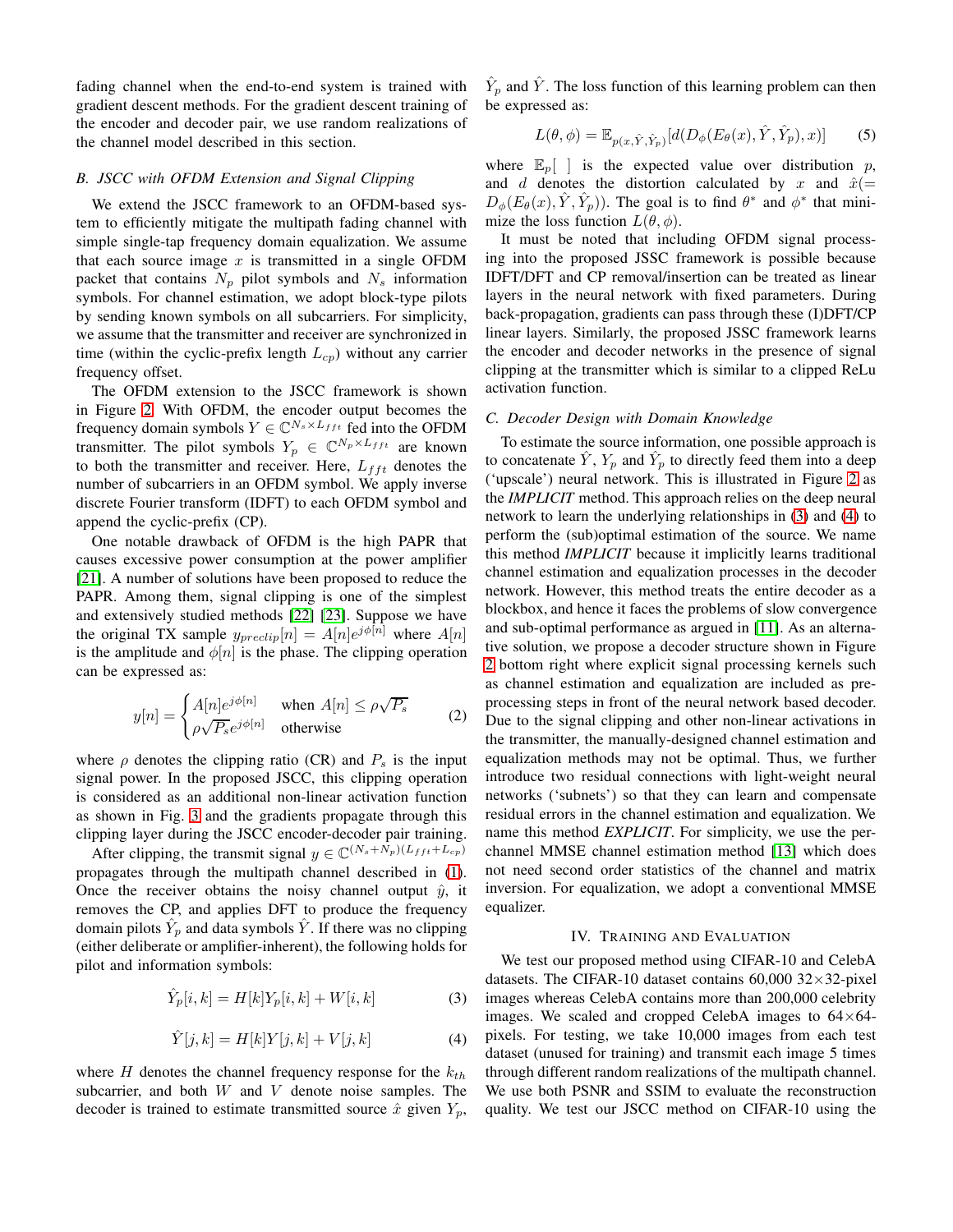

<span id="page-3-0"></span>Fig. 3. Network structure for the proposed method. There is a batch normalization layer between each convolutional layer and ReLU activation function (although not shown in the figure).

<span id="page-3-1"></span>TABLE I CIFAR-10 AND CELEBA EVALUATION (TOP: PSNR, BOTTOM: SSIM)

| <b>Dataset</b>  | <b>CIFAR-10, CPP=0.21</b> |       |       | CelebA, CPP=0.05 |       |       |
|-----------------|---------------------------|-------|-------|------------------|-------|-------|
| <b>SNR</b>      | 0dB                       | 10dB  | 20dB  | 0dB              | 10dB  | 20dB  |
| Direct w/o OFDM | 21.05                     | 24.93 | 26.21 | 21.86            | 24.76 | 25.73 |
| <b>IMPLICIT</b> | 21.82                     | 26.7  | 30.54 | 22.27            | 26.54 | 29.37 |
| <b>EXPLICIT</b> | 22.31                     | 27.91 | 31.69 | 22.92            | 27.27 | 30.31 |
|                 |                           |       |       |                  |       |       |
| <b>Dataset</b>  | <b>CIFAR-10, CPP=0.21</b> |       |       | CelebA, CPP=0.05 |       |       |
| <b>SNR</b>      | 0dB                       | 10dB  | 20dB  | 0dB              | 10dB  | 20dB  |
| Direct w/o OFDM | 0.697                     | 0.84  | 0.871 | 0.683            | 0.788 | 0.811 |
| <b>IMPLICIT</b> | 0.709                     | 0.893 | 0.952 | 0.702            | 0.85  | 0.908 |
| <b>EXPLICIT</b> | 0.727                     | 0.915 | 0.962 | 0.73             | 0.867 | 0.924 |

network structure shown in Figure [3,](#page-3-0) which follows the design principles in [\[24\]](#page-5-23). Because of the image size difference, networks for CelebA have one more down-sampling module at the encoder and one more upsampling module at the decoder. The subnets in *EXPLICIT* method follow a *Conv-BatchNorm-ReLu-Conv-BatchNorm* structure just like the residual block in the main network shown in Figure [3.](#page-3-0)

We adopt mean-squared-error (MSE) as our distortion measure [\(5\)](#page-2-2) for the network training. For both datasets, we use a batch size of 128 and train the neural networks using ADAM with  $\beta_1 = 0.5$  and  $\beta_2 = 0.999$ . For CIFAR-10, we apply a learning rate of  $10^{-3}$  and train for 400 epochs with linear learning rate decaying for the last 200 epochs. For CelebA, the learning rate is set to  $5 \times 10^{-4}$  and we train the end-toend system for 60 epochs with linear learning rate decaying for the last 30 epochs.

The OFDM and channel parameters are set to  $L_{fft}$  =  $64, L_{cp} = 16, N_p = 2, L = 8, \text{ and } \gamma = 4.$  Note that the coding rate of our method depends on the number of samples after encoding. For a source image of the size  $H \times W \times C$ pixels  $(C$  is the number of color channels), the coding rate is  $\frac{(N_p+N_s)(L_{fft}+L_{cp})}{HWC}$  (channel-use per pixel, CPP). The length of CP has to be larger than the delay spread of the channel to avoid inter-symbol interference.



<span id="page-3-2"></span>Fig. 4. Learning curves for three methods with a SNR of 20dB and  $N_s = 6$ for CelebA dataset.

# *A. Effect of applying domain knowledge*

To quantify the effect of incorporating domain knowledge into our framework, we compare our method with a neural network-only scheme which we call 'direct' where symbols are transmitted through the multipath channel without OFDM layers. All compared methods are tested with both CIFAR10 and CelebA under different SNRs and the coding rate is kept the same for each dataset (CPP is 0.21 and 0.05 for CIFAR-10 and CelebA, respectively). The results are shown in Table [I.](#page-3-1) Including OFDM (I)DFT/CP processing layers, our *IMPLICIT* and *EXPLICIT* method attain superior PSNR and SSIM than the direct method without OFDM layers especially for high SNRs. As we introduce more domain knowledge into *EXPLICIT* configuration, the system experiences additional performance gain. Note that the subnets in *EXPLICIT* (Fig. [2\)](#page-1-0) only introduce 0.2% additional parameters than IMPLICIT method to obtain the gain shown in Table [I.](#page-3-1)

As shown in Figure [4,](#page-3-2) significant training efficiency gain is obversed for *IMPLICIT* and *EXPLICIT* compared to the 'direct' method. With OFDM (I)DFT/CP layers, *IMPLICIT* and *EXPLICIT* attain significantly  $(2.5 \times)$  lower loss function values with faster  $(5\times)$  training convergence time for CelebA dataset. The training time is similar for *IMPLICIT* and *EX-PLICIT* schemes but *EXPLICIT* method converges to a 20% lower loss function value for CelebA training.

## *B. Comparison with a separate coding scheme*

In this section, we compare our proposed JSCC method with a baseline separate source and channel coding scheme. The baseline separate coding scheme uses the state-of-the-art BPG [\[25\]](#page-5-24) as the image codec and LDPC in the IEEE 802.11n WiFi standard [\[26\]](#page-5-25) as the channel code. We test with three different LDPC codes (972, 1944),(1296, 1944),(1458, 1944) which correspond to rates  $1/2$ ,  $2/3$  and  $3/4$  respectively. We use BPSK, QPSK, 16QAM, and 64QAM for OFDM modulation applied to BPG and LDPC coded bit sequences. Then, we enumerated all possible modulation and coding rate combinations to identify the optimal configuration for the baseline separate coding scheme. The channel estimation for this baseline is based on per-channel MMSE, which is also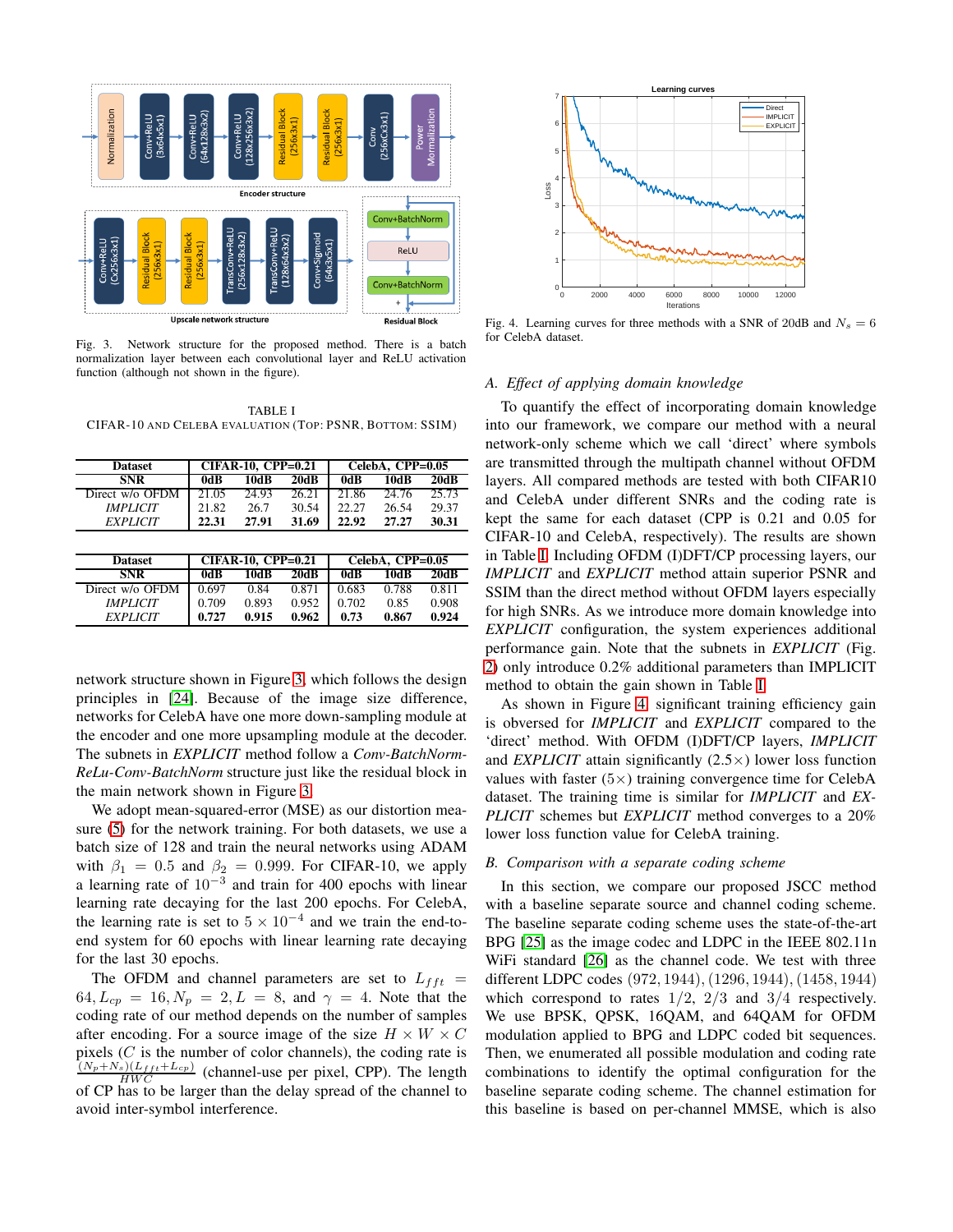

<span id="page-4-0"></span>Fig. 5. Performance of the proposed method on CIFAR-10 with respect to the number of information symbols  $(N_s)$  for a fixed SNR of 5dB

used in our *EXPLICIT* scheme. The estimated channel is then used to calculate the log likelihood ratio (LLR) for LDPC decoding in the baseline separate coding scheme.

We compare PSNR and SSIM of the proposed JSSC and the separate coding baseline at the same/similar rate and SNR. Because BPG cannot achieve arbitrary compression rates, we exhaustively search for the BPG parameter to obtain a rate closest to the target. For fair comparison, we did not include the BPG headers in the BPG rate computation. When BPG-LDPC encoded packets fail to reconstruct images due to fatal bit errors, we simply assume they achieve the average PSNR/SSIM of decodable images, giving an advantage to the baseline separate coding scheme.

Figure [5](#page-4-0) and [6](#page-4-1) compare the performance of deep JSCC schemes and baseline approaches with respect to the number of information symbols  $N<sub>s</sub>$  in different SNR regimes using CIFAR-10 dataset. Smaller  $N_s$  indicates more aggressive (lower) rate to send an entire image with a fewer number of data symbols. For comparison, we also show the performance of baseline separate coding schemes with perfect channel state information (CSI) for error-free channel estimation. Note that, for the ≤5dB SNR case, BPG with 1/2 LDPC+BPSK cannot achieve the rate of  $N_s = 4$  for the full image. Figure [5](#page-4-0) and [6](#page-4-1) show our deep JSSC consistently outperforms baseline separate coding schemes especially for the low SNR and low rate regime. Note that the performance of the baseline method approaches to that of the deep JSSC for some high rates when perfect CSI is given for their advantage. For the deep JSSC (both *IMPLICIT* and *EXPLICIT*), we never provide perfect CSI to the decoder. With imperfect CSI (same as in JSSC), the perfomrnace of the baseline scheme is significantly worse  $(e.g., >3dB$  PSNR) at the same low rate target. It is known that SSIM is a better metric than PSNR to quantify human perception of an image. Our deep JSSC provides a significant SSIM gain compared to the baseline although it is trained to minimizes the MSE loss function, not SSIM.

For the evaluation in Figure [7,](#page-4-2) we fix the rate to  $N_s = 6$ for the the CIFAR-10 dataset (0.21 channel-use per pixel) and evaluate the reconstructed image quality for a wider SNR range. For the baseline method, we choose at each SNR point the optimal combination of the OFDM modulation QAM size and LDPC rate that yields the best performance. For 0dB SNR, the baseline method without perfect CSI failed to provide



<span id="page-4-1"></span>Fig. 6. Performance of the proposed method on CIFAR-10 with respect to the number of information symbols  $(N_s)$  for a fixed SNR of 15dB



<span id="page-4-2"></span>Fig. 7. Performance of the proposed method on CIFAR-10 with respect to SNR for a fixed number of information symbols ( $N_s = 6$ )

reasonable PSNR/SSIM at the given rate. It is observed that the proposed *EXPLICIT* JSCC method consistently outperforms the baseline with >3dB SNR gain for the same PSNR. The SNR gain is even higher when the image quality is measured in SSIM.

#### *C. Robustness Analysis*

Finally, we evaluate robustness of the JSCC with respect to the signal clipping. We also evaluate the impact of mismatched channel statistics such as SNR or the number of multipaths used during the JSCC training vs. actual testing.

Figure [8](#page-5-26) shows the effect of clipping to the performance of the *EXPLICIT* JSCC and baseline method with various clipping ratios (CR) of  $\rho = 1, 1.4,$  and  $\infty$  as defined in [\(2\)](#page-2-3). Note that for the baseline, we adopt the methods in [\[22\]](#page-5-21) [\[23\]](#page-5-22) to calculate the LLR including the non-linear distortion introduced by clipping. It is observed that our JSCC provides a graceful degradation in PSNR/SSIM than the baseline method as more aggressive clipping is applied. And same as the previous section, our method outperforms the baseline in all range of SNRs in the presence of clipping.

Figure [9](#page-5-27) left shows the JSCC performance when it is trained for a specific SNR (5dB or 15dB) and tested with a wide range of SNR from 0dB to 20dB. It is observed that the model trained with 5dB performs better for the low SNR regime while the model trained with 15dB performs better in the high SNR region. More balanced JSCC performance is obtained when the model is trained with random SNR values covering a wide range. The *EXPLICIT* JSCC model in Figure [9](#page-5-27) right was trained with an  $L = 8$  multipath channel model and tested with a wide range of  $L$  but the same noise level. Two curves show the performance at 5dB and 15dB SNR cases.